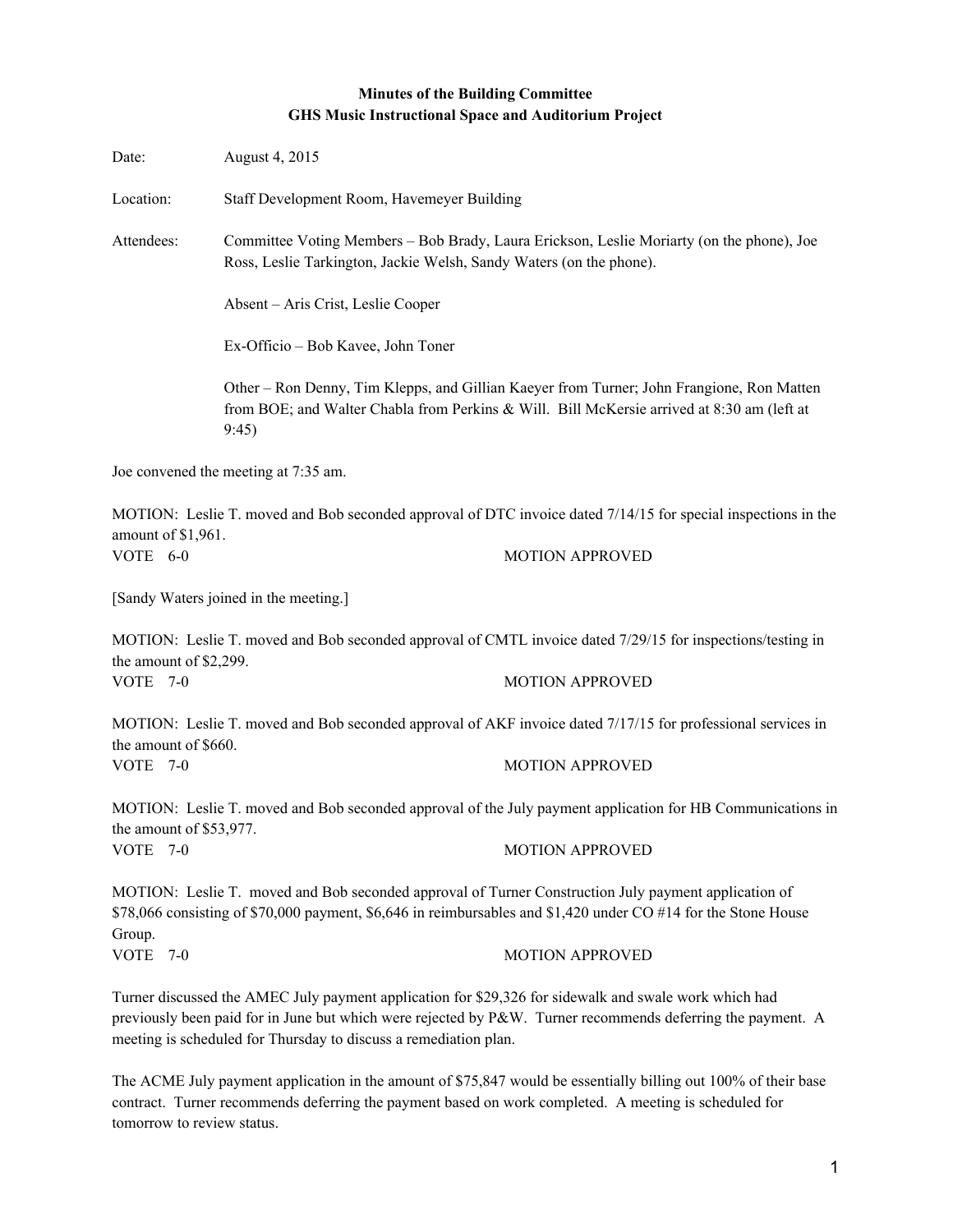Payment Applications:

Separate motions were made by Leslie T. and seconded by Bob Brady for the following trade contractor payments:

| Contractor           | Amount    | Vote  |
|----------------------|-----------|-------|
| Villa Construction   | \$47,211  | $7-0$ |
| <b>United Steel</b>  | \$25,308  | $7-0$ |
| Millwork One         | \$224,461 | $7-0$ |
| Silktown Roofing     | \$101,481 | $7-0$ |
| Norwalk Glass        | \$31,126  | $7-0$ |
| <b>CGM</b> Acoustics | \$45,154  | $7-0$ |

Prior to taking up the Artisan payment, Leslie T. moved and Bob seconded the following motions:

1) Artisan CO # 7 (PCO 165) to modify scaffolding at shelf in the amount of \$3,886 VOTE: 70

2) Artisan CO #8 (PCO 291) for Safeway to remove and relocate tie back at spiral stair in the amount of \$389 **VOTE: 7-0** 

3) Artisan CO  $#9$  (PCO 165) for Safeway main scaffold rental (5/15  $-6/11 - 4$  wks) in the amount of \$9,662 **VOTE: 7-0** 

4) Artisan CO #10 (PCO 165) for Safeway main scaffold rental (6/57/1 27 days) in the amount of \$786 VOTE:  $7-0$ 

5) Artisan CO  $#11$  (For Safeway rental stair tower  $(5/8 - 6/4 - 28)$  days) in the amount of \$815 VOTE:  $7-0$ 

### **Payments (cont'd)**

| Contractor              | Amount      | Vote  |
|-------------------------|-------------|-------|
| Artisan                 | \$23,164    | $7-0$ |
| Elite Flooring          | \$63,265    | $7-0$ |
| <b>Atlantic Masonry</b> | \$29,280    | $7-0$ |
| Decco                   | 7,125<br>S  | $7-0$ |
| Kenvo Flooring          | \$73,181    | $7-0$ |
| <b>PDO</b>              | 4,890<br>\$ | $7-0$ |
| NE Fire Protection      | \$<br>2,661 | $7-0$ |
| Ferguson-Plumbing       | 3,241<br>\$ | $7-0$ |
| Ferguson - HVAC         | 9,054       | $7-0$ |
| Total                   | \$690,603   |       |

#### **Change Orders:**

6) Leslie T. moved and Bob seconded CGM CO #51 (PCO 278) to extend column enclosures at stage per RFI 428 in the amount of  $$13,927$ : VOTE 7-0

7) Leslie T. moved and Bob seconded United Steel CO #42 (PCO 257) to install weldable rebar per RFI 476 and chip existing beam in galleria in the amount of \$2,284. VOTE 7-0

### **Schedule Update:**

Area A: Set design is the critical path - wood flooring. Short ten pieces of plyron that supplier did not have in stock. Alternate supplier should deliver this week. Millwork One is being held up.

Sinks were incorrect (stainless v. porcelain) which requires new countertop to be fabricated. Discussion as to whether we can accept the wrong sinks.

Area B: Galleria B All inspections are signed off

Area C: longest lead items are the orchestra shell and sound doors. Union dispute on orchestra pit wiring between elevator union and blended crew. Northeast Electrical not going on site. Lock into place to do the millwork floor.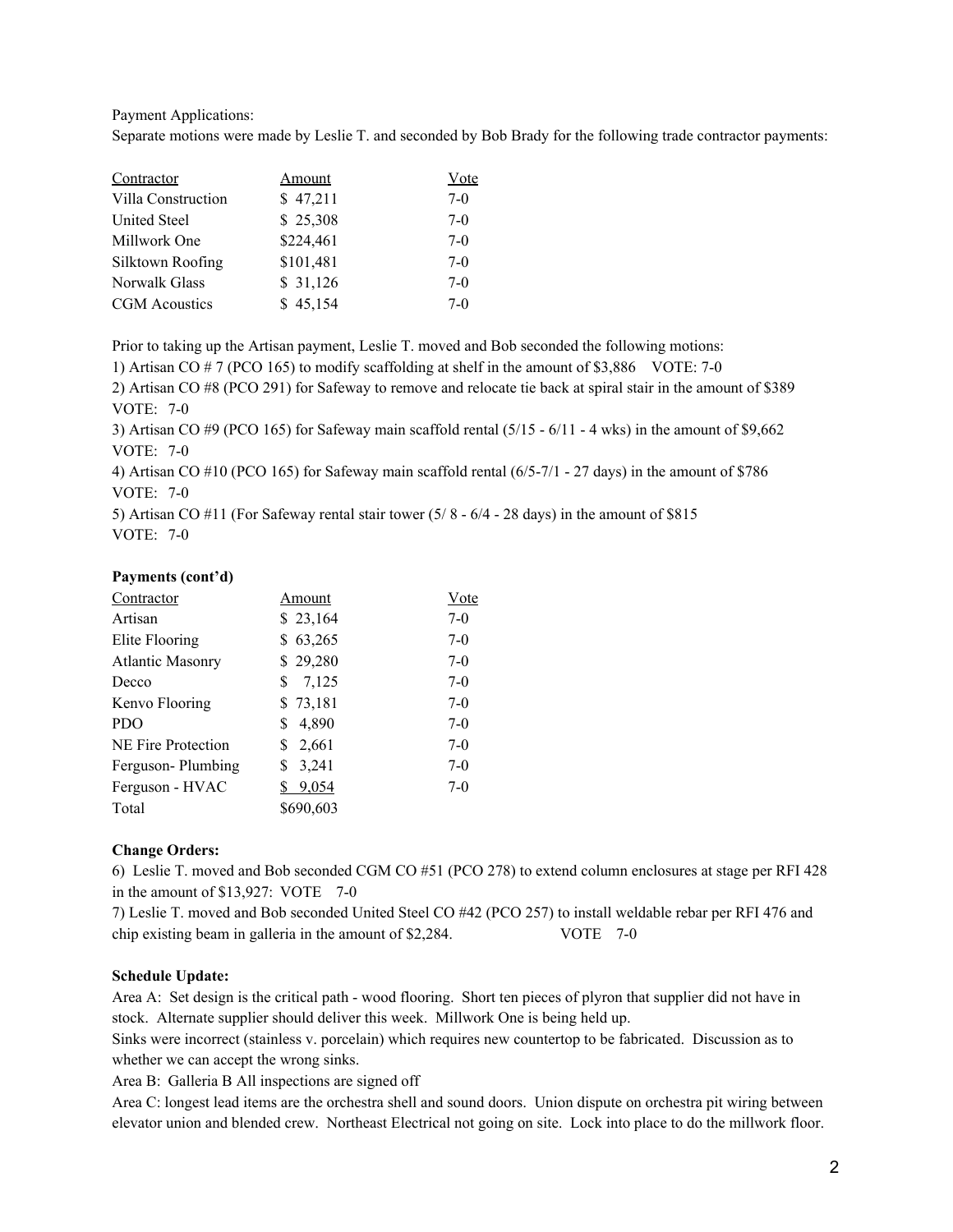Area D: Auditorium finishing up substrate on north wall plus floor on lower orchestra. Seats installed on upper levels and upper orchestra and will return for lower orchestra after lifts off the floor.

Area E: Galleria B is critical path for egress - starting on tiling.. VRVs are communicating in Galleria A - issues resolved. AKF needs to be onsite for VRV start-up; LG needs to be there for start-up and AKF for commissioning. Balancing will then take place once polishing is complete and dust is controlled. C/W test is scheduled for 8/5 in the morning.

Area F: Copings ongoing plus scuppers. Exterior lights are onsite and need to be installed. Area G: Paving - top coat in north lot completed yesterday. Exterior landscaping under discussion and will be coordinated with DPW. Light poles need to be inspected by DTC.

Status of remediation/abatement filing with the State and TOG - Hygenix filings need to be confirmed

Discussion of TCO dates for individual areas. Latest date is Area D at August 27th.

A meeting with P&Z is scheduled for today to review required paperwork and letter for TCO sign-off. West parking lot striping should be consistent with the site plan and the DTC drawings (bus layouts etc.) Ron will confirm in meeting with Amy Siebert scheduled for 8/5.

Security plan, traffic and logistics phasing plan needs to be reviewed, updated and discussed in depth.

[Bill McKersie left the meeting]

## **Change Orders (cont'd)**

The following change orders were separately moved by Leslie T. and seconded by Bob Brady. 8) CGM CO #52 (PCO 280) to install additional drywall layer at PH line per RFI 382.02 in the amount of \$1,594 VOTE  $7-0$ 9) CGM CO #53 (PCO 165) for premium time for work in the auditorium on 4/18 in the amount of \$816 VOTE  $7-0$ 10) CGM CO # 54 (PCO 214) to supply lift to Mackenzie for fireproofing PH line per RFI 381 in the amount of \$275 VOTE 7-0 11) CGM CO #55 (PCO 214) to install column cap at proscenium per RFI 381 in the amount of \$6,149 VOTE  $7-0$ 12) CGM CO #56 (PCO 165) for overtime for carpenter to install knee walls in the amount of \$496 VOTE  $7-0$ 13) CGM CO #57 (PCO 320) for added drywall behind curtainwall spandrel per RFI 399.01 in the amount of \$352 VOTE  $7-0$ 14) CGM CO #58 (PCO 326) to rework ceiling grid to coordinate with electrical in galleria A in the amount of \$554 VOTE  $7-0$ 15) CGM CO #59 (PCO 347) to furnish 2 metal doors for curtain access per RFI 147 in the amount of \$190 VOTE 7-0 16) CGM CO #60 (PCO 193) for labor to remove plywood enclosure from the roof in the amount of \$1,016 VOTE 7-0 17) CGM CO #61 (PCO 350) for added insulation in the proscenium for acoustics in the amount of \$4,173 VOTE 7-0 18) Atlantic CO #5 (PCO 165) for premium time on 6/27 in the amount of \$1,094 VOTE  $7-0$ 19) HB Communications CO #1 (PCO 362) to change galleria speakers to type 26T in the amount of \$512 VOTE  $7-0$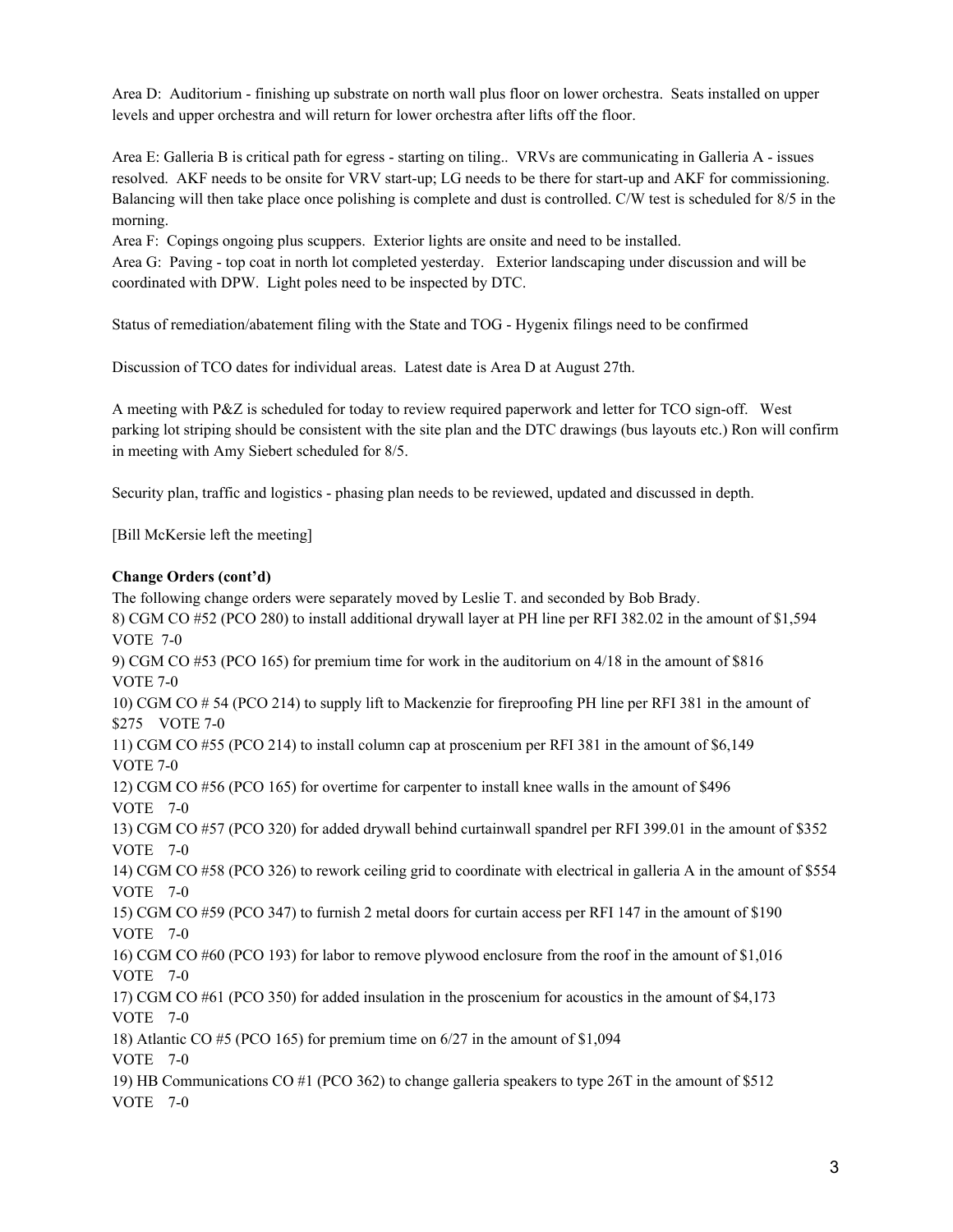20) \*Kelley Bros CO #6 (PCO 273) for addt'l security hardware for door 128 per RFI 487 in 132 in the amount of \$700 VOTE 7-0 21) Kelley Bros CO #7 (PCO 365) to change weather strip gasket at ext. doors per RFI 589 in the amount of \$236 VOTE  $7-0$ 22) Kelley Bros CO #8 (PCO 366) for add'tl closer bracket per RFI 632 in the amount of \$419 VOTE  $7-0$ 23) \*Kelly Bros CO #9 (PCO 367) for GHS security changes per RFI 653 in the amount of \$3,848 VOTE 7-0 24) United Steel CO #43 (PCO 368) for revised handrail at corridors 103 & 104 per RFI 401 in the amount of \$1,440 VOTE 7-0 25) CT Masons CO #7 (PCO 206) for revised brick/curtain wall entrance per RFI 316 in the amount of \$5,007 VOTE 7-0 26) CT Masons CO # 8 (PCO 257) to modify CMU for HVAC plenum per RFI 460 in the amount of \$3,616 VOTE 7-0 27) CT Masons CO #9 (PCO 264) to demolish CMU at set storage for EWC per RFI 242 in the amount of \$738 VOTE 7-0 28) CT Masons CO #10 (PCO 137) for F&I AVB at revised door header per RFI 316 and 191 in the amount of \$1,031 VOTE 7-0 29) CT Masons CO #11 (PCO 299) to install CMU to close opening at duct in rm 103 per RFI 445 in the amount of \$401 VOTE 7-0 30) CT Masons CO #12 (PCO 299) to install CMU to close opening at duct in rm 103 per RFI 445 in the amount of \$305 VOTE 7-0 31) CT Masons CO #13 (PCO 165) for premium time on 3/28, 4/4, 3/26, 4/2, 4/11 in the amount of \$5,250 VOTE  $7-0$ 

[Jackie Welsh left the meeting]

32) CT Masons CO #14 (PCO 300) to cut and demo concrete curb on existing roof for firewall in the amount of \$514 VOTE 6-0 33) CT Masons CO #15 (PCO 132/CCD 21) to cut and demo brick at vestibule 100.1 in the amount of \$1,184 VOTE  $6-0$ 34) CT Masons CO #16 (PCO 132) to cut and demo brick at vestibule 100.1 in the amount of \$1,893. VOTE  $6-0$ 35) CT Masons CO #17 (PCO 132) to infill brick at vestibule 100.1 in the amount of \$2,188 VOTE  $6-0$ 36) CT Masons CO #18 (PCO 354) to cut in expansion joint clean area per RFI 435 in the amount of \$1,880 VOTE  $6-0$ 37) CT Masons CO #19 (PCO 354) to wash existing brick in corridor per RFI 435 in the amount of \$514 VOTE  $6-0$ 38) CT Masons CO #20 (PCO 264) to infill block at set shop EWC CMU per RFI 242 in the amount of \$376 VOTE 6-0 39) AMEC CO #43 (PCO 355) to relocate the fire hydrant and extend piping per Aquarion in the amount of \$5,317 VOTE 5-0-1 [Joe Ross abstained] 40) Kelley Bros CO #10 (PCO 370) to furnish stainless steel door edge guards at mezzanine doors in the amount of \$1,079 VOTE 6-0 41) Ferguson Plumbing CO #11 (PCO 348) Backcharge for removing and replacing cement board in bathrooms 170 and 171 for access to the walls in the amount of  $\$(902)$  [note: offset will be applied to CGM] VOTE 6-0 42) Ferguson HVAC CO#8 (PCO 335 ) Backcharge to replace misfabricated ductwork in NE corner in the amount of  $$(1,276)$ . [note:offset will be applied to CGM] VOTE 6-0